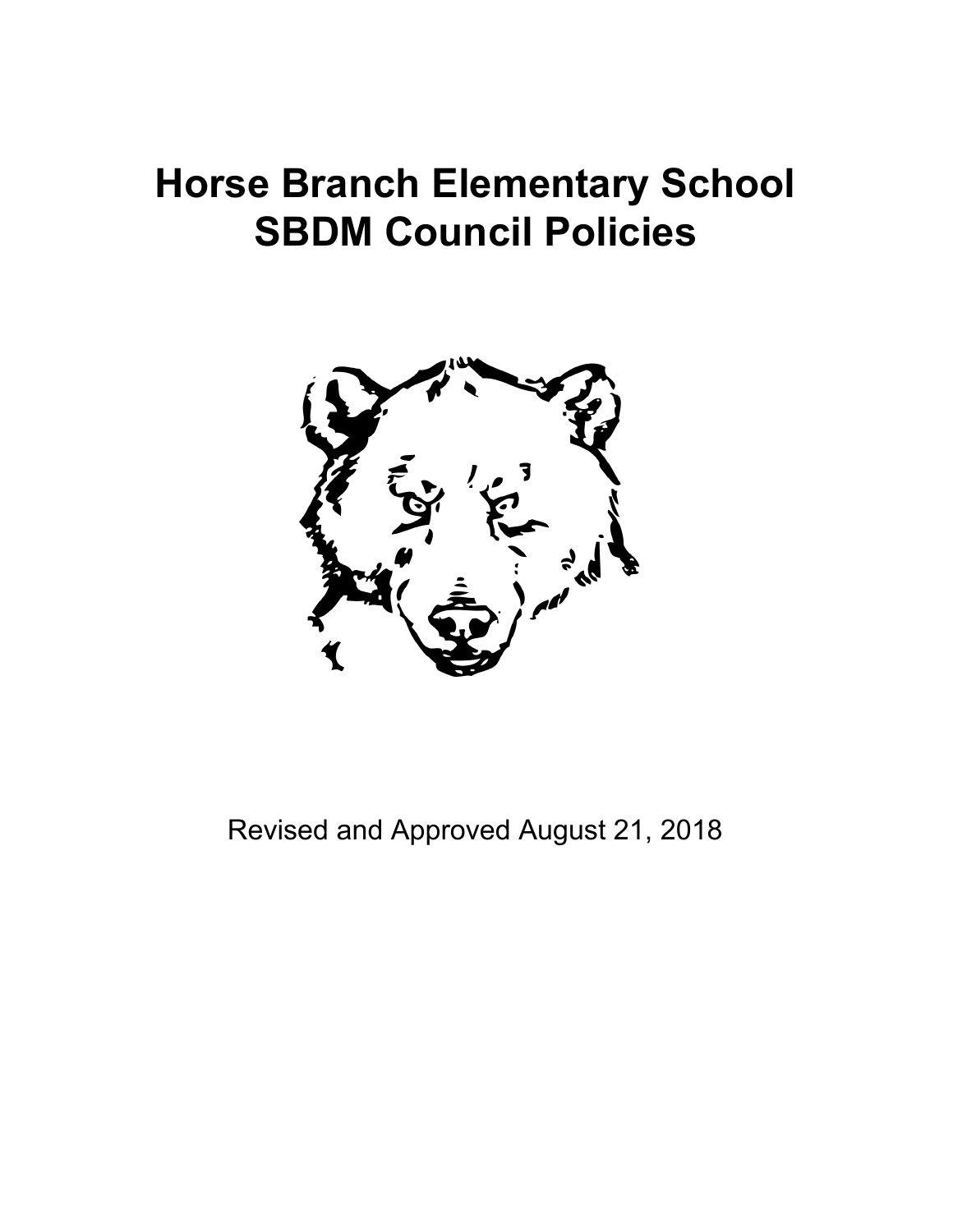#### **Horse Branch Elementary SBDM Policies Table of Contents**

| <b>Policy Number</b> | <b>Policy Description</b>                                  |
|----------------------|------------------------------------------------------------|
| 1.0                  | Alignment w/ State Standards                               |
| $\overline{2.0}$     | Committees                                                 |
| 2.1                  | Ad Hoc Committee                                           |
| 2.2                  | <b>Behavior Management Committee</b>                       |
| 2.3                  | <b>Technology Committee</b>                                |
| 2.4                  | <b>Student Recognition Committee</b>                       |
| 2.5                  | <b>Parent Involvement Committee</b>                        |
| 2.6                  | <b>Testing Committee</b>                                   |
| 3.0                  | Consultation                                               |
| 3.1                  | <b>Principal Vacancy</b>                                   |
| 3.2                  | <b>Staff Vacancy</b>                                       |
| 4.0                  | Curriculum                                                 |
| 4.1                  | Determination of Curriculum                                |
| 5.0                  | Discipline & Classroom Management                          |
| 6.0                  | <b>Enhancing Student Achievement</b>                       |
| 7.0                  | Extracurricular Programs                                   |
| 8.0                  | <b>Instructional Practices</b>                             |
| 8.1                  | Homework                                                   |
| 9.0                  | Instructional & Non-Instructional Staff<br>Time Assignment |
| 10.0                 | Parental Involvement                                       |
| 11.0                 | Program Appraisal                                          |
| 12.0                 | School Day & Weekly Schedule                               |
| 13.0                 | School Space Use                                           |
| 14.0                 | Student Assignment                                         |
| 15.0                 | <b>Technology Use</b>                                      |
| 16.0                 | Wellness & Nutrition                                       |
| 17.0                 | Writing                                                    |
| 18.0                 | <b>Budget</b>                                              |
| 19.0                 | Attendance                                                 |
| 20.0                 | <b>School Dances</b>                                       |
| 21.0                 | Emergency Plan                                             |
| 22.0                 | Double Promotion                                           |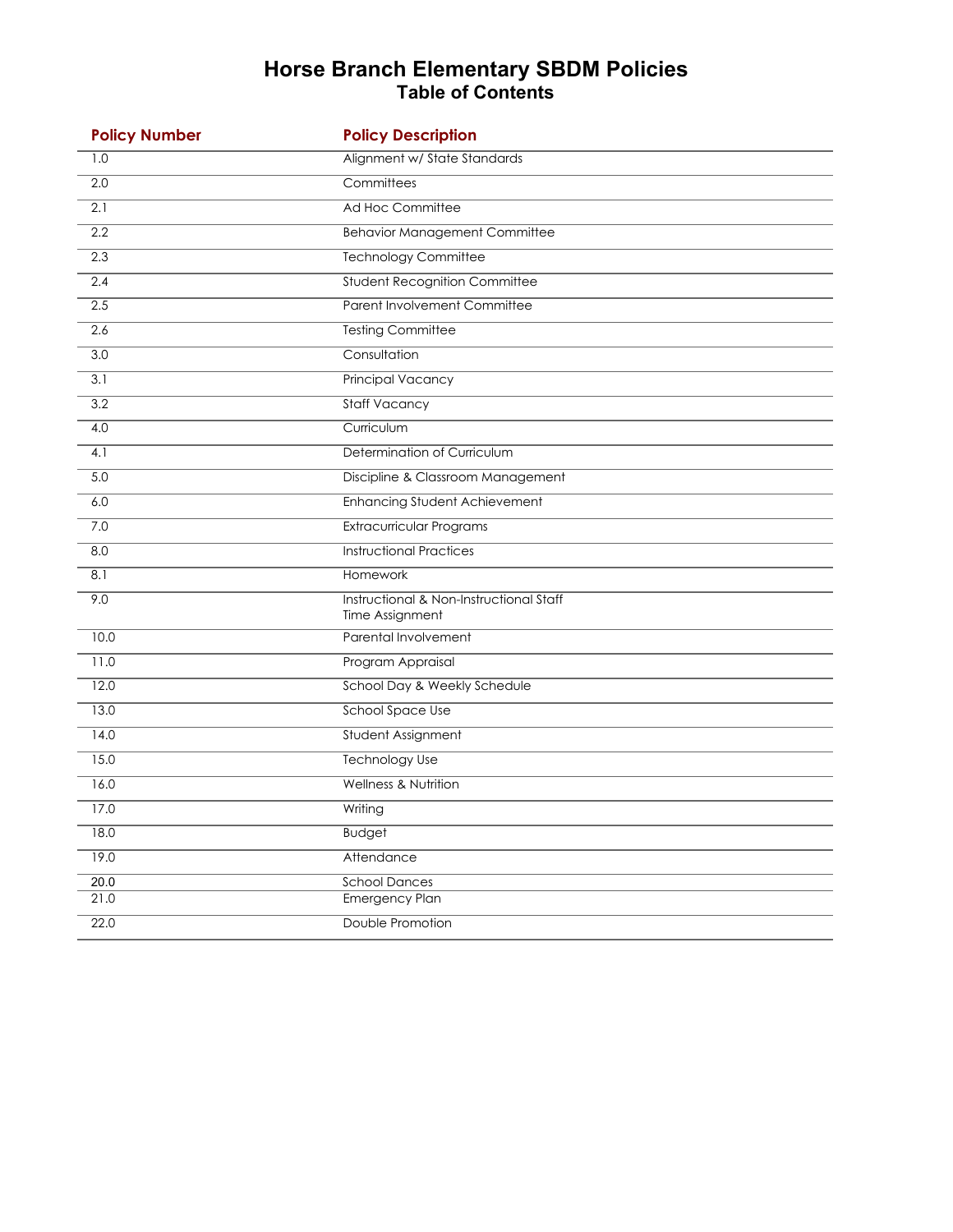# **Policy 1.0: Alignment with State Standards** *Adopted July 2014*

Alignment with state standards, technology utilization, and program appraisal:

Horse Branch Elementary shall organize all instructional and other activity to be aligned with standard established in state laws and regulations, and in a manner that is consistent with Ohio County Board of Education policy. Horse Branch Elementary shall utilize technology in a manner that is consistent with Ohio County Board of Education policy. Horse Branch Elementary shall appraise all programs in a manner that is consistent with Ohio County Board of Education policy. Programs shall be appraised upon request of the Horse Branch Elementary School Council by assigning the program appraisal to the appropriate committee for completion and recommendation to the council.

### **Policy 2.0: Committees** *Adopted July 2014*

#### **Appointment of Committees**:

Standing and ad hoc committees are formed and dissolved by the Horse Branch Elementary School Council as needed.

#### **Membership and Election of Chair**:

Principal may appoint a chairperson and vice chairperson for each committee as needed.

#### **Decision Making:**

All committee decisions shall be made by consensus. Records shall be maintained and kept on file. Committees shall abide by the open meeting and open records mandates as per Council by-laws. In the event that consensus is not possible, a majority of the committee may decide that the issue shall be decided by majority vote.

#### **Duties:**

The Council shall carry out their task by coordinating, overseeing and delineating the specific charges and time frame for the following standing and ad hoc committees.

#### 1. Ad Hoc

- 2. Behavior Management (Standing)
- 3. Technology (Standing)
- 4. Student Recognition (Standing)
- 5. Parent Involvement (Standing)
- 6. Testing (Standing)

Committees will present to the council annually and may consist of:

- Teachers
- Staff Members
- Parents
- Students
- Community Members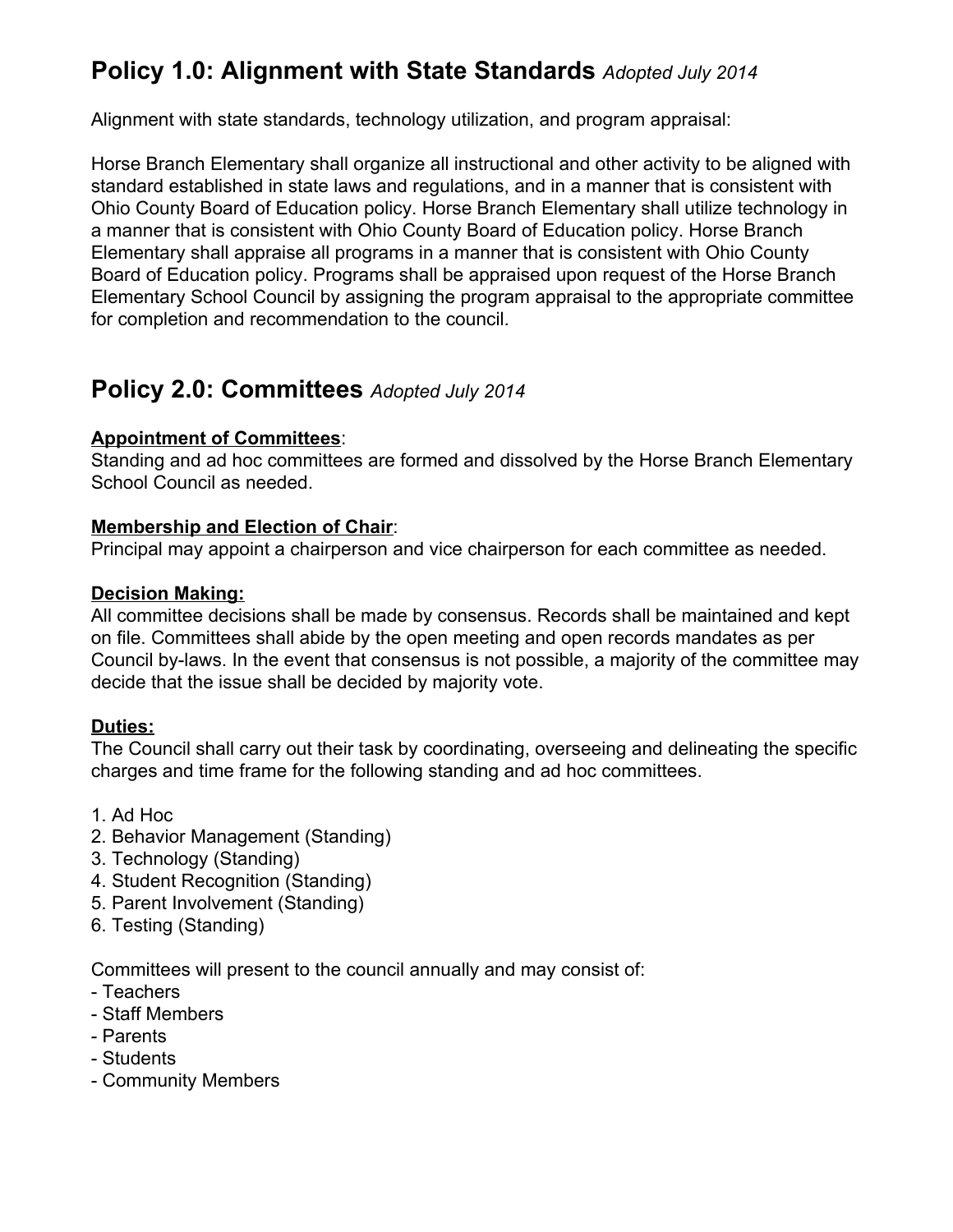#### **Policy 2.1: Ad Hoc** *Adopted July 2014*

Ad Hoc Committees will be created as needed and will follow Policy 2.0.

#### **Policy 2.2: Behavior Management** *Adopted July 2014*

The Behavior Management Committee will follow Policy 2.0 and will be assigned the task of selection, utilization and evaluation of a school-wide behavior management plan. This committee will be responsible for the following:

- 1) Hallway behavior plan
- 2) Lunchroom behavior plan
- 3) School-wide behavior plan

#### **Policy 2.3: Technology** *Adopted July 2014*

The Technology Committee will follow Policy 2.0 and will be assigned the task of selection, utilization and evaluation of school technology. This committee will be responsible for the following:

- 1) Keeping a running inventory of all school technology equipment and software.
- 2) Assessing equipment and software needs.
- 3) Providing assistance to teachers in securing and utilizing appropriate software.
- 4) Making timely recommendations to the council for consideration of technology needs.

#### **Policy 2.4: Student Recognition** *Amended August 2018*

The Student Recognition Committee will follow Policy 2.0 and will be assigned the task of planning, preparing, and the publication of student recognition. This committee will be responsible for the following events:

- 1) Nine-week Awards
- 2) Leader of the Month
- 3) Ad Hoc

#### **Policy 2.5: Parent involvement** *Adopted July 2014*

The Parent Involvement Committee will follow Policy 2.0 and will be assigned the task of planning, preparing, and the publication of parent involvement activities.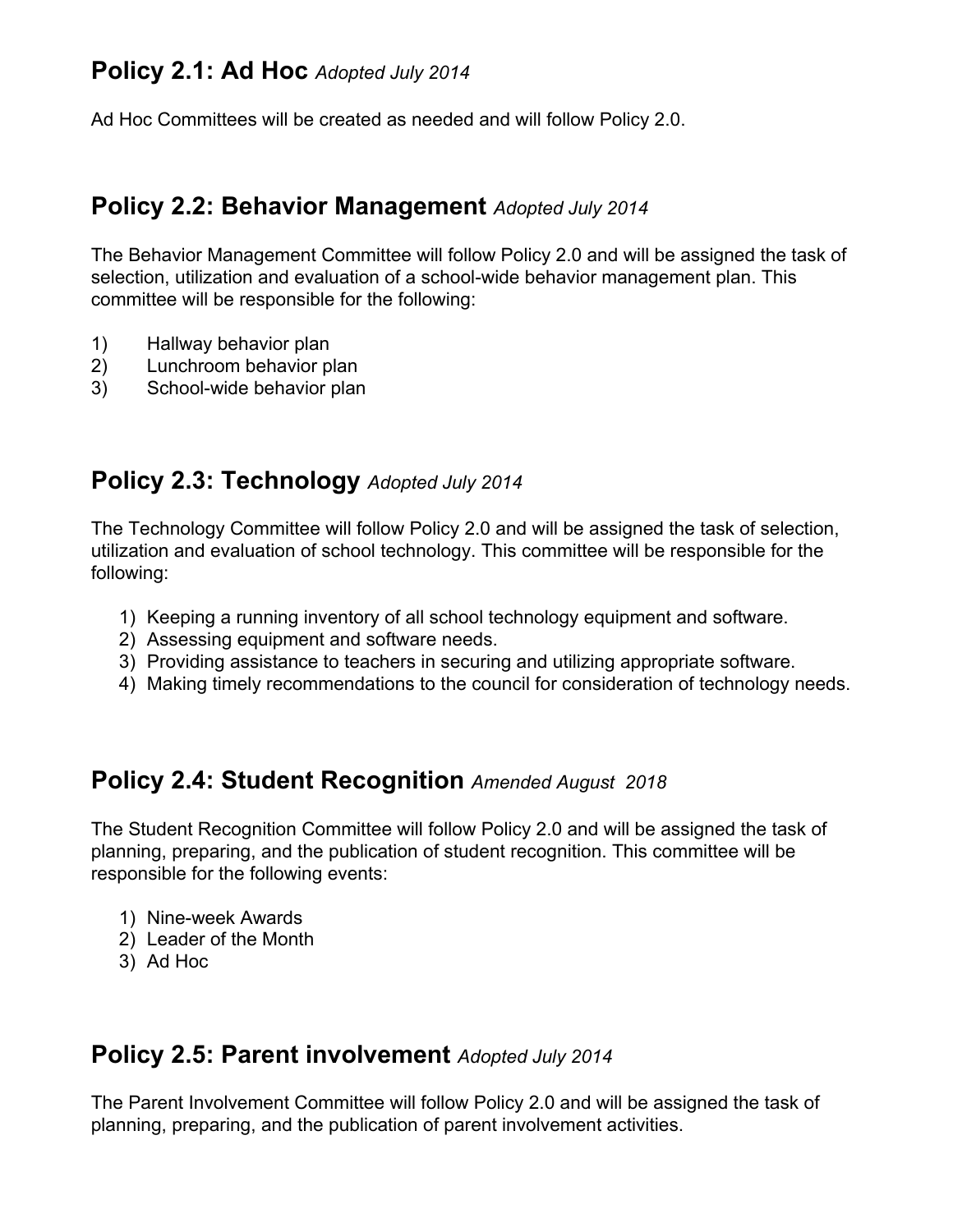### **Policy 2.6: Testing** *Adopted July 2014*

The Testing Committee will follow Policy 2.0 and will be assigned the task of planning, preparing, and the publication of the following:

- 1) KPREP Awards
- 2) Scrimmages
- 3) Ad Hoc

### **Policy 3.0: Consultation** *Adopted July 2014*

Horse Branch Elementary will adhere to consultation procedures in a manner that is consistent with Ohio County Board of Education policy.

### **Policy 3.1: Consultation Principal Vacancy** *Adopted July 2014*

A vacancy is created in the position of principal by the resignation, removal, transfer, retirement, or death of the current principal. When a vacancy exists in the position of school principal, the school council shall obtain training in recruitment and interviewing techniques from a trainer of their choice. The school council shall convene a special meeting for the purpose of receiving training. This shall be completed prior to beginning the selection process. Trainers shall be noted in the council minutes along with the dates and the times of the trainings. When a vacancy exists in the position of school principal, the council shall select a new principal from a list of applicants recommended by the superintendent. The superintendent may provide names of additional applicants upon request when qualified applicants are available. The school council shall meet in closed session to review applications and references Council shall discuss criteria and draft questions in open session. Date(s) shall be selected for interviews at a time when complete council can be present. Vice chair of school council will contact applicants to schedule interviews. Interviews shall be conducted in closed session.

The school council shall review the applications and support materials of all candidates submitted by the superintendent. They shall determine which candidates will be considered finalists and shall review background checks of these candidates. From the finalists, the school council will interview at least two candidates. The school council shall select a principal applicant in closed session. In open session, the council shall announce that a decision has been made. The vice chair shall contact the superintendent with the name of the applicant chosen. The superintendent or vice chair shall contact the applicant to offer the position and complete the hiring process. Once the applicant accepts the principal position, the vice chair shall contact school council members to notify that the position has been filled. After the discussion and review, the council shall recommend a candidate to the superintendent. If the council is unable to make a decision by consensus, they may ask the superintendent to submit additional qualified applicants for their considerations. If additional applicants are available, considered and consensus cannot be reached, majority vote will determine the council's recommendation of a candidate to the superintendent to be selected from the total pool of candidates. The council shall follow all KDE and Kentucky School Council criteria concerning principal selection.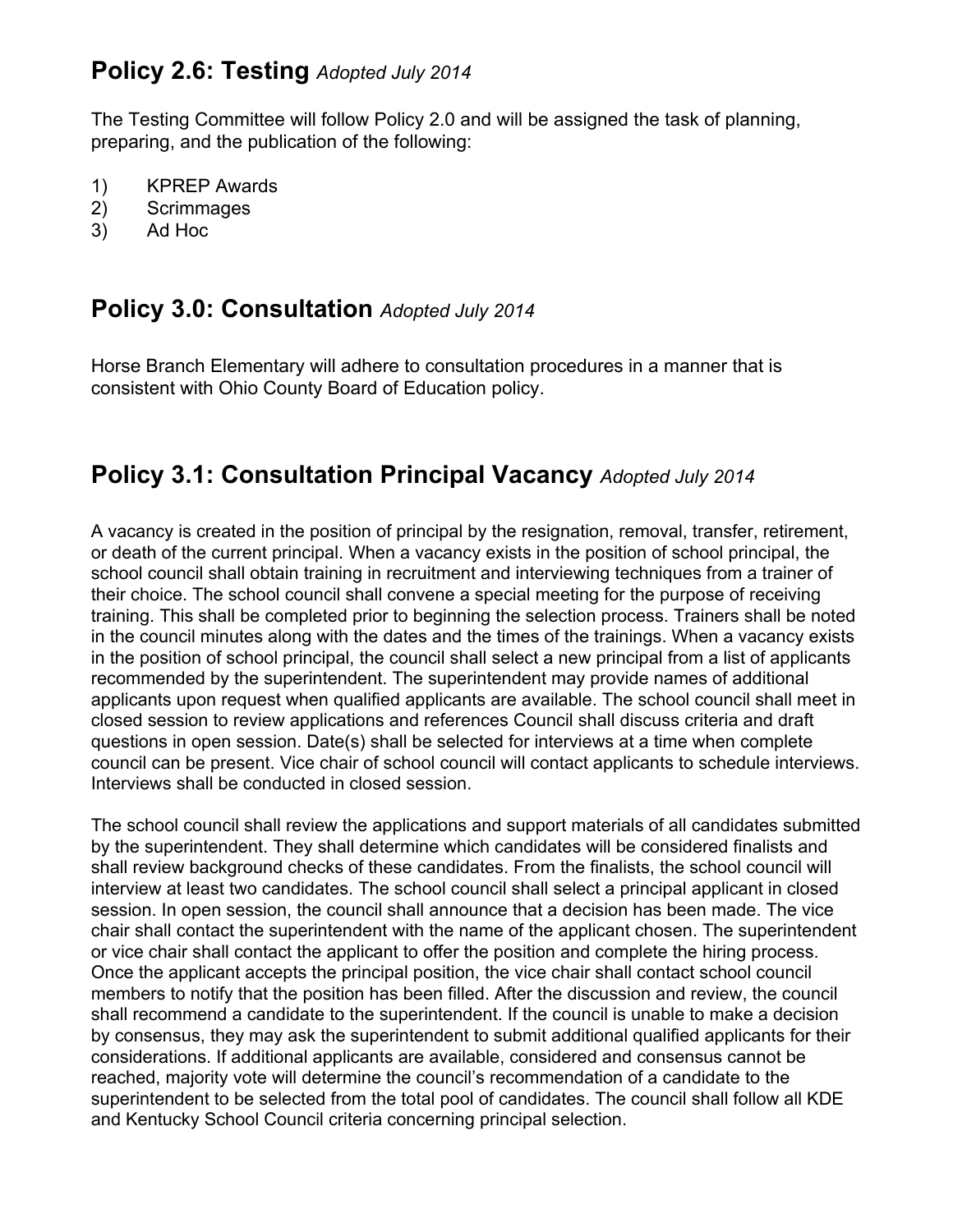# **Policy 3.2: Consultation Staff Vacancy** *Adopted July 2014*

When the position to be filled in the school is other than that of principal, the principal, after consulting with the council, shall fill the position from a list of qualified applicants provided by the superintendent. For the purpose of filling staff vacancies at Horse Branch Elementary, at either a regularly scheduled meeting or a called meeting, the principal shall consult with a quorum of the council concerning the applicants. The council may review applications and shall be permitted to be present during the interview process and participate in rating the candidates. If a council member is participating in the interview process, that council member must be present at all interviews for that position. Council members may ask pre-approved questions during the interview. A staff member with a similar job description may be invited for the consultation process by the principal. Following the consultation process, the principal shall make the final selection and recommendation to the superintendent.

The principal shall retain the authority to transfer and reassign personnel within the building. Furthermore, if a vacancy occurs in a given position or grade level, the principal may reassign current staff members to the vacant position and then, if a vacancy remains, follow the appropriate policy for filling the position that ultimately has become vacant. A vacancy within the school can only be declared after the superintendent has reviewed district-wide staffing to determine if transfers are to be made.

### **Policy 4.0: Curriculum** *Adopted July 2014*

Horse Branch Elementary Council is responsible for the determination of curriculum and instructional practices, including needs assessments, curriculum development, alignment with district and state standards and the resolution of issues regarding instruction practices within the guidelines of the Ohio County Board of Education policy and Horse Branch Elementary School Improvement Plan.

# **Policy 4.1: Determination of Curriculum** *Amended July 2016*

The determination of curriculum will be based upon the individual needs of all students enrolled at Horse Branch Elementary School. The following critical attributes will also be addressed when making this determination:

- 1) Authentic assessment
- 2) Qualitative reporting
- 3) Continuous progress for all children.

#### **Policy 5.0: Discipline & Classroom Management & Safety** *Adopted August 2014*

Horse Branch Elementary School Council has assigned the task of selection and implementation of discipline and classroom management techniques, including responsibilities of the student, parent, teacher, and principal to the building principal. The building principal will utilize input from staff and parents to develop school policy that will provide for a safe, secure and positive learning environment.

School-wide Behavior Guidelines, which are written with the input of staff and the Behavior Management Committee will be sent home in the 1<sup>st</sup> semester. Parent and student signatures are requested.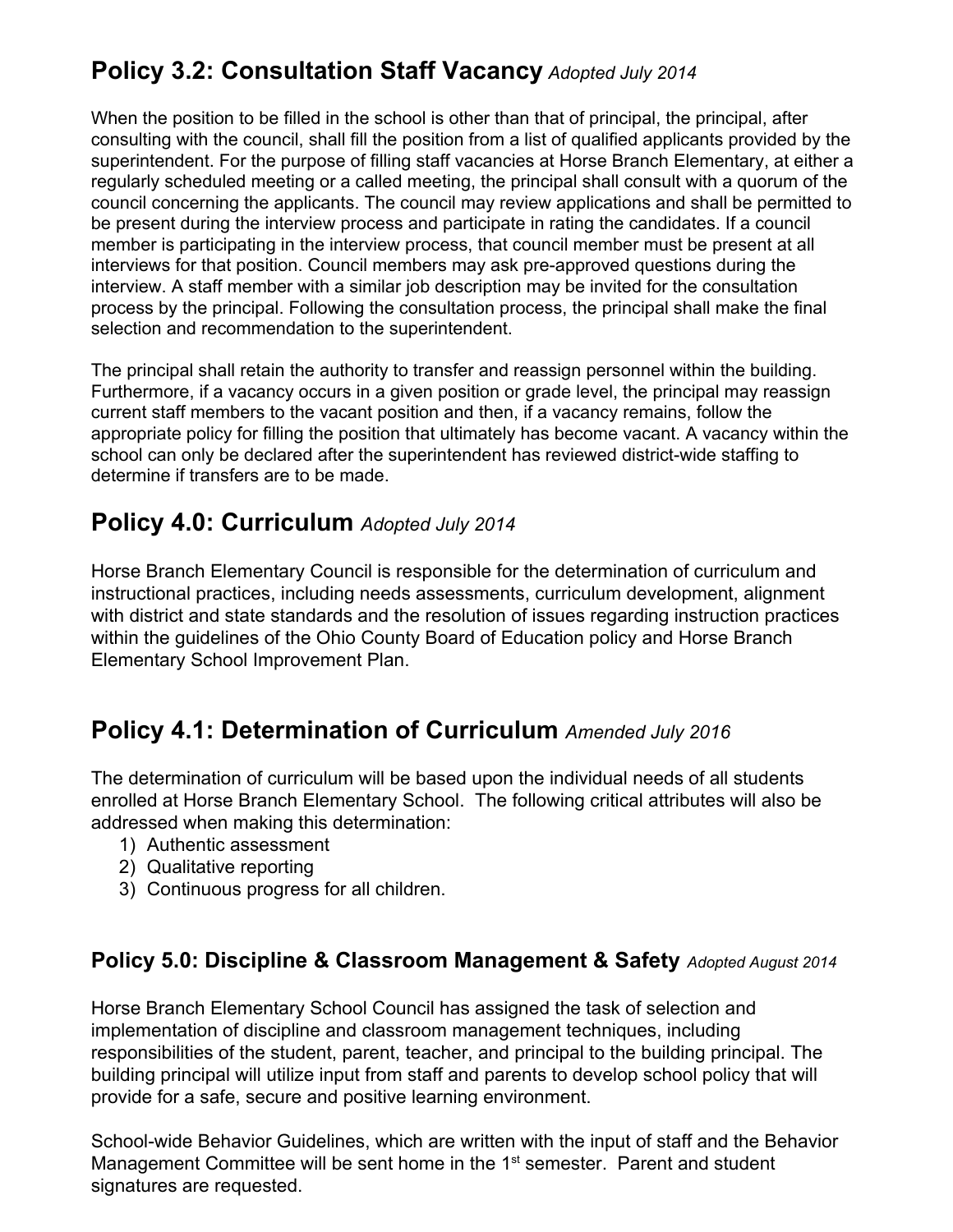### **Policy 6.0: Enhancing Student Achievement** *Adopted July 2014*

The council will follow Ohio County Board of Education and KDE guidelines concerning curriculum and academic expectations for each grade level. National Standards will be taught and assessed as required by Kentucky's new Unbridled Learning.

#### **Policy 7.0: Extracurricular Programs** *Adopted July 2014*

Horse Branch Elementary council policy shall be consistent with the School Safety Plan. The principal shall prepare a list of extracurricular programs to be implemented in the school for the school council's approval.

### **Policy 8.0: Instructional Practices** *Adopted July 2014*

Horse Branch Elementary School Council is responsible for the implementation of instructional methods. The principal will monitor curriculum and the implementation of instructional practices on a consistent basis.

#### **Policy 8.1: Homework** *Adopted July 2014*

When homework is assigned, it will be meaningful and should be able to be completed in a reasonable amount of time. Students who miss school will have the opportunity to complete missed assignments.

#### **Policy 9.0: Instructional & Non-Instructional Staff Time Assignment** *Adopted July 2014*

The assignment of all instructional and non-instructional staff time shall be made by the building principal. Goals determined by the School Improvement Plan and effective management shall be the basis for assignment of staff time. The principal shall prepare a plan based on the slots for the following school year and shall present the plan to the school council for approval.

### **Policy 10.0: Parental Involvement** *Adopted July 2014*

Parents will follow school and Ohio County Board of Education policy outlining rules, guidelines and regulations of parents and volunteers at Horse Branch Elementary. Volunteers will complete a crime check in accordance with district policy and will attend a confidentiality training as required by the principal.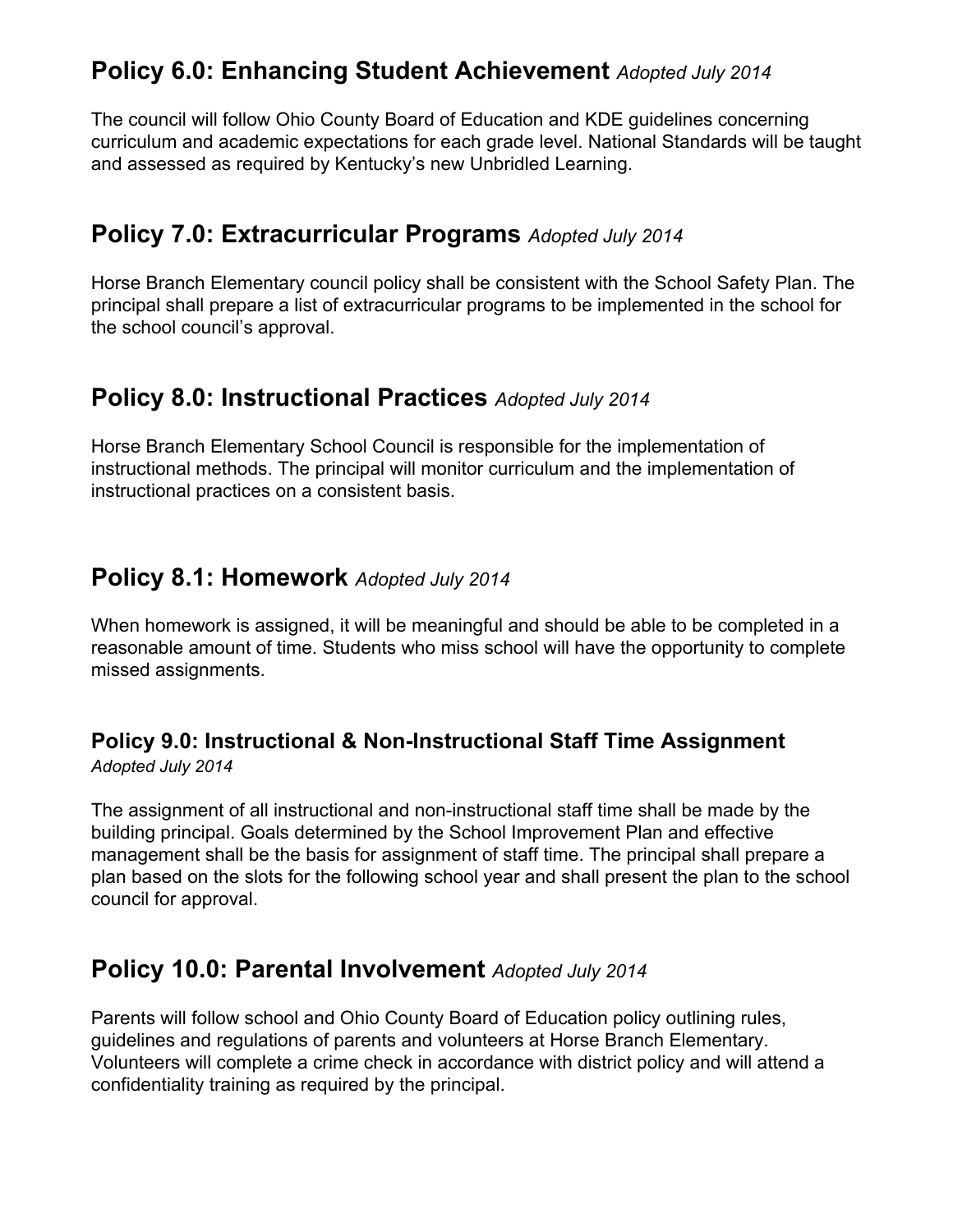# **Policy 11.0**: **Program Appraisal** *Adopted July 2014*

Horse Branch Elementary shall appraise all programs in a manner that is consistent with Ohio County Board of Education policy. The council will determine whether it is appropriate and needed as based on national and/or state standards and the School Improvement Plan.

### **Policy 12.0: School Day & Week Schedule** *Adopted July 2014*

Horse Branch Elementary School Council has assigned the task of determining the schedule of the school day and week to the building principal. A tentative schedule will be submitted to the Council by July of each year. The beginning and ending time of the school day and school calendar year shall be established by the Ohio County Board of Education.

#### **Policy 13.0: School Space Use** *Adopted July 2014*

Horse Branch Elementary School Council has assigned the task of determining the use of school space to the building principal. This assignment shall be made based upon a criteria that considers class size, school programs, accessibility for the disabled, supervision of students, and overall effective school management.

### **Policy 14.0**: **Student Assignment** *Adopted July 2014*

Horse Branch Elementary School Council has assigned the task of assignment of students to classes and programs within the school to the building principal.

### **Policy 15.0**: **Technology Use** *Adopted July 2014*

Horse Branch Elementary School Council is responsible for the selection, utilization and evaluation of technology equipment and programs for the school. Fair Use contracts shall be on file. The Technology Committee shall follow Ohio County Board of Education guidelines and make timely recommendations to the school council.

### **Policy 16.0: Wellness & Nutrition Policy** *Revised July 2016*

The staff and faculty at Horse Branch Elementary shall promote moderate to vigorous physical activity and shall include a minimum of 150 minutes of physical activity per week. Physical activity shall be part of the instructional day and shall include the following:

- Each student shall participate in Physical Education at least once a week for 50 minutes.
- Each teacher shall provide instruction using the Take 10 program, or something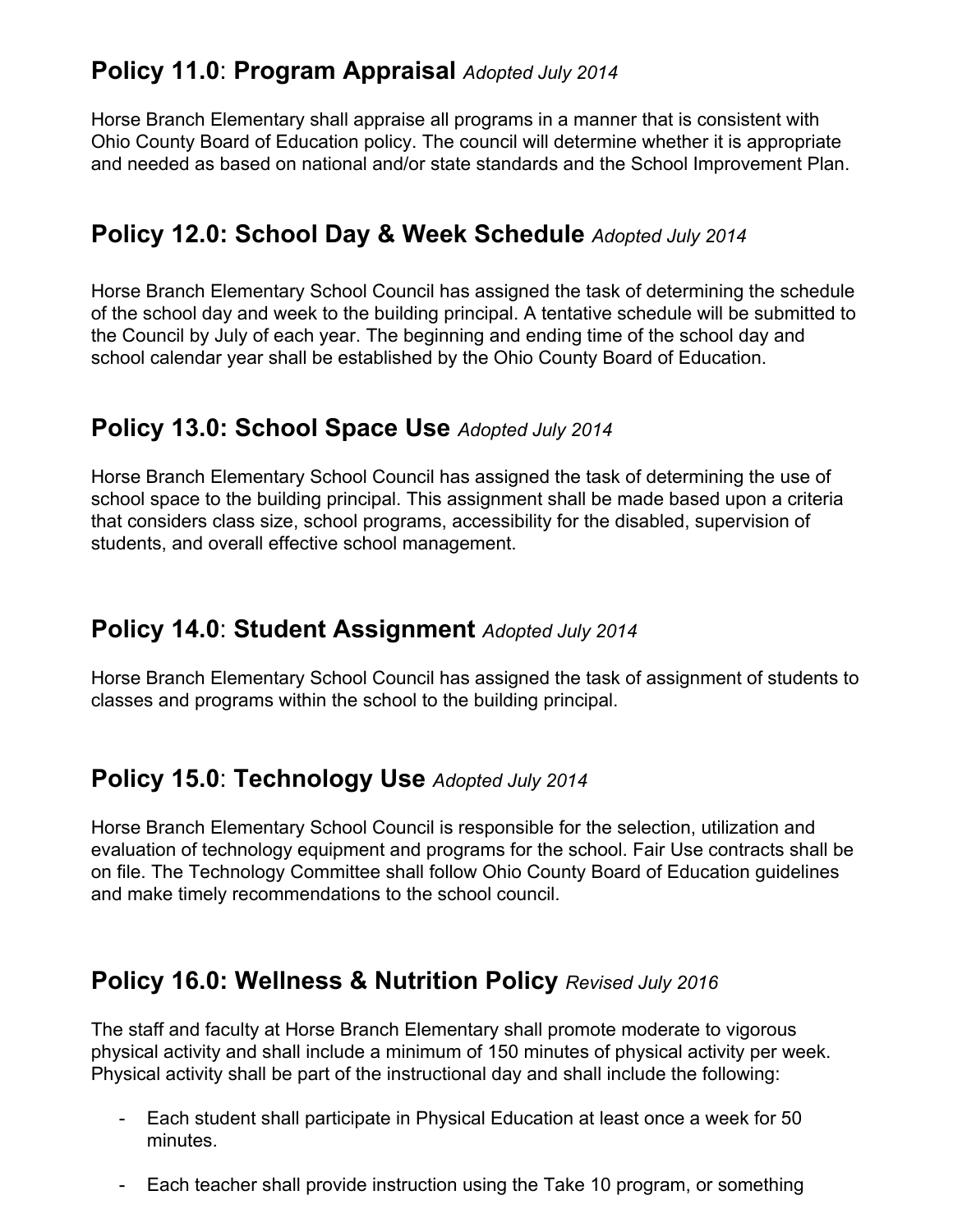similar, in the classroom every day when inclement weather keeps the students indoors all day, OR shall provide some other form of organized physical activity daily for 20 minutes, which may include taking students outside for recess.

- Horse Branch Elementary shall assess students' level of physical activity each year by taking part in fitness tests and assess the following five activities: Sit-Ups, Push-Ups, Shuttle Run, Endurance Run/Walk, and the Sit & Reach.

Horse Branch Elementary shall encourage healthy choices among students:

- Our school, including our food service in the cafeteria, shall implement the federal and state regulations for foods served.
- Classroom teachers will teach nutrition based on the federal recommendations.

 $\triangleright$  Appropriate accommodations shall be made for students with special needs, as required by law and sound professional judgment.

 $\triangleright$  Our school prohibits the sale of beverages during the instructional day that are not 100% fruit or vegetable juice or water, and promotes food items that meet the suggested federal nutritional value of healthy snacks.

# **Policy 17.0: Writing Policy** *Adopted July 2014*

Horse Branch Elementary will meet students' needs and develop potential for effective writing and communication skills for a variety of purposes and audiences through instruction, mini lessons, models, and opportunity to explore and practice writing across genres and content areas. Students will learn to use writing as a tool to unlock success in academics, career demands, and as a life skill.

Administration will provide professional development and resources to help support and improve writing within the school. Administration will monitor lesson plans and standards checklists and will complete walkthroughs/classroom observations to assess instructional behaviors that build writing skills, teach writing as process, promote writing and sharing writing, and provide opportunity for teacher/peer conferencing and self evaluation. Administration will assess working folders with the writing committee, looking for evidence of student choice, writing that developed from content studied in various classes, and dated drafts with written, formative feedback from teachers.

A more detailed, grade-level specific plan is outlined in the school Writing Plan, and a program review is completed of school-wide writing instruction annually.

# **Policy 18.0**: **Budget** *Adopted July 2014*

The school council allocation amounts shall be given to the school council members when the allocation is received by the principal. The principal shall make a presentation on the new tentative allocation to the school council.

The Council shall use the following criteria in developing its recommendation:

- 1) Needs identified in the SIP
- 2) Other special requests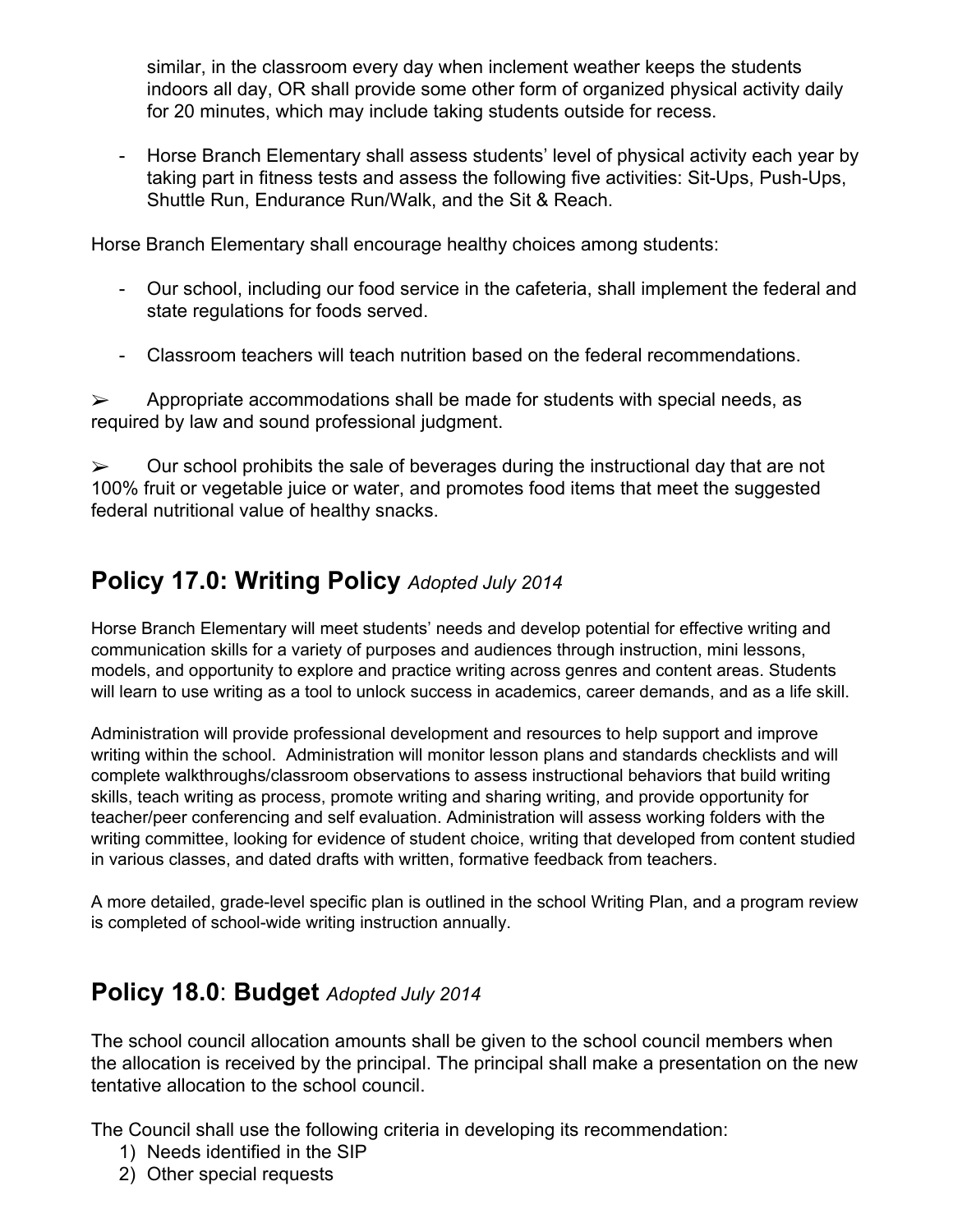3) Slots assigned to us by Central Office

The budget will be approved by the council by May  $1<sup>st</sup>$  of each year. During the year, changes in the budget can be recommended to the council by the principal for their consideration.

Additionally, the school activity funds shall be allocated at the discretion of the principal except where such single, non-routine expenditures shall exceed one thousand (\$1000.00) dollars. These items shall be presented at a council meeting for council action.

Monthly reports on the status of both the activity account and the regular school budget will be submitted to the council.

### **Policy 19.0: Attendance** (Copied from district policy) *Adopted July 2014*

#### **Illness of Student**

Notes from home will be accepted for illness up to six (6) days/ After six (6) days absence, verified by parent's statements, the parent/guardian will be required to furnish the school with a doctor's statement verifying the student's illness, funeral home note, or order of courts note.

#### **Notification of Parent**

Parents are notified on the 2<sup>nd</sup> unexcused absence,  $4<sup>th</sup>$  unexcused absence, and the 6<sup>th</sup> unexcused absence. The Director of Pupil Personnel shall be notified as deemed appropriate.

#### **Appeals Committee**

Parents/guardians shall have the right to appeal the Principal's decision to the school-based Attendance Committee. This committee will be composed of the Principal, Teacher, and Homeroom Teacher of the student involved. The committee's function is to review individual cases in order to determine if there are extenuating circumstances that would cause a student to be absent. The committee will determine if the absences are excused or unexcused. Parents/guardians also have the right to appeal a decision of the school-based committee to the Administrative Attendance Committee, consisting of the Director of Pupil Personnel and two (2) other staff member designated by the Superintendent.

#### **Retention**

After twenty (20) absences (excused or unexcused), the student's attendance will become a factor for retention.

### **Policy 20.0**: **School Dance Policy** *Adopted July 2014*

Dances held at Horse Branch Elementary are for students currently attending Horse Branch Elementary. Other children allowed in the dances are those attending Ohio County Schools who have been specifically assigned to volunteer for community volunteer hours.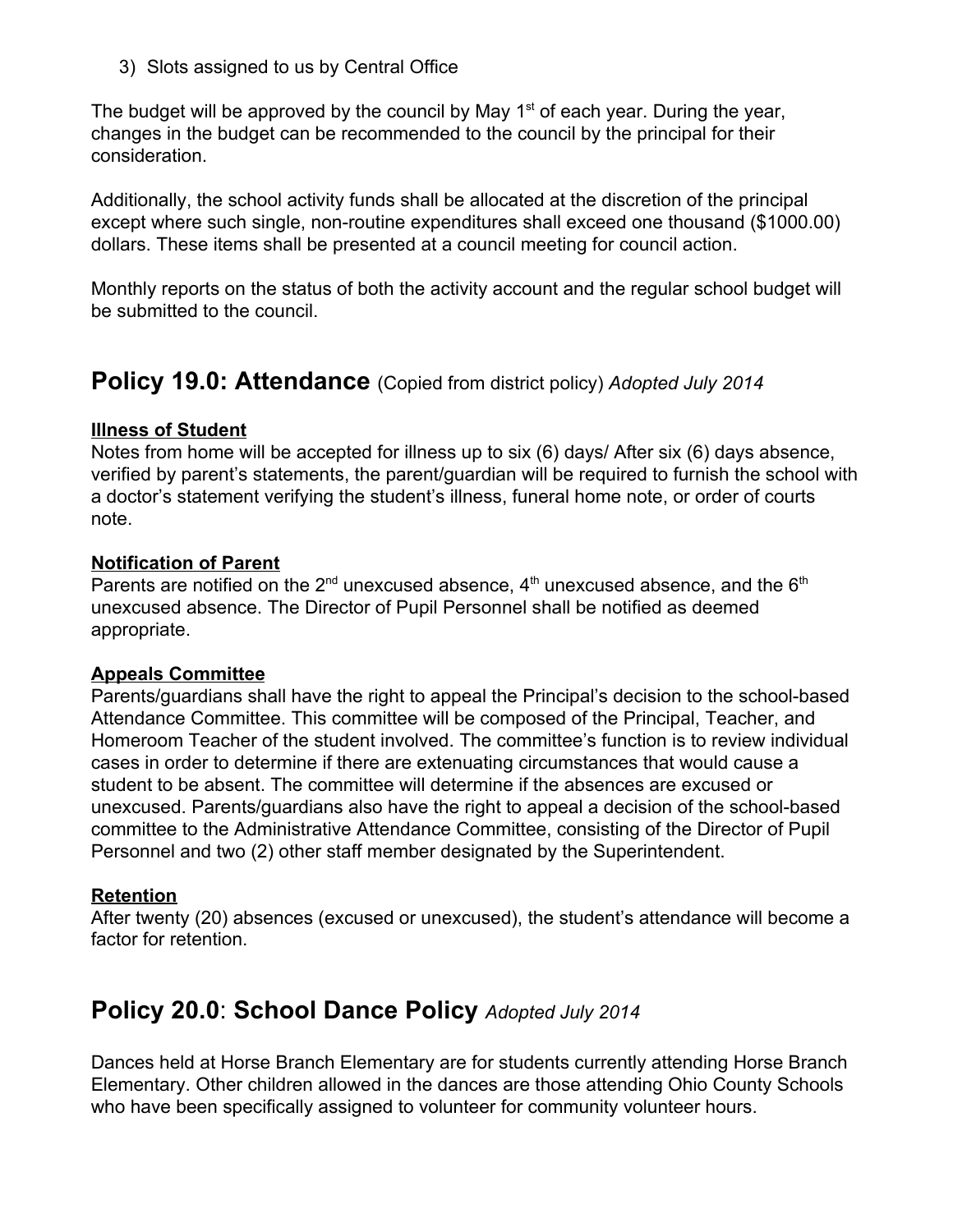# **Policy 21.0: Emergency Plan Policy** *Amended August 2018*

Statutory Authority – KRS 160.345 (2) (i) 9 and KRS 158.162

The principal, in consultation with parents, teachers, other school staff, and local first responders, will collaboratively develop the school's emergency management plan as a way to develop and document efforts to prevent, mitigate, prepare for, respond to, and recover from emergences. The Emergency Management Plan will include procedures for fire, severe weather, earthquake, and building lockdown as specified in Kentucky statutes and regulations. The plan, which must be adopted by the council and implemented, will include but not be limited to:

- Establishment of primary and secondary evacuation routes which must be posted in each room by each doorway used for evacuation;
- Identification of severe weather safe zones that have been reviewed by the fire marshal/fire chief, which must be posted in each room;
- Practices for students to follow in an earthquake;
- Development and adherence to access control measures for each school building, which may include (but not be limited to):
	- Controlling access to exterior door during the day.
	- Controlling front door access electronically or with a greeter.
	- Controlling access to individual classrooms.
	- Requiring visitor check-in with identification and purpose provided.
	- Display of visitor's badge on outer clothing.
- Practices for students to follow in case of fire that are consistent with administrative regulations of the Department of Housing, Buildings, and Construction;
- Procedures for lockdown of the campus.
	- Local law enforcement shall be invited to assist in establishing lockdown procedures.

Following adoption, the emergency plan and diagrams of the facilities will be provided to appropriate first responders. First responders, for the purpose of this policy, include local fire personnel, local/county/state police personnel, and emergency medical personnel. Due to the need to maintain student and staff safety and security, the emergency plan and diagram of the facility will not be disclosed in response to any Open Records Requests.

Prior to the first instructional day of school, the principal, or designee, will present and review all emergency procedures with all staff. Documentation including the time and date of the review will be kept on file at the school with a copy sent to the district office to document completion. Documentation may include methods such as a sign-in sheet that includes the printed name of each staff member and the date and time of the review.

Within the first thirty (30) instructional days of the school year and again during the month of January, the school will conduct one (1) severe weather drill, one (1) earthquake drill, and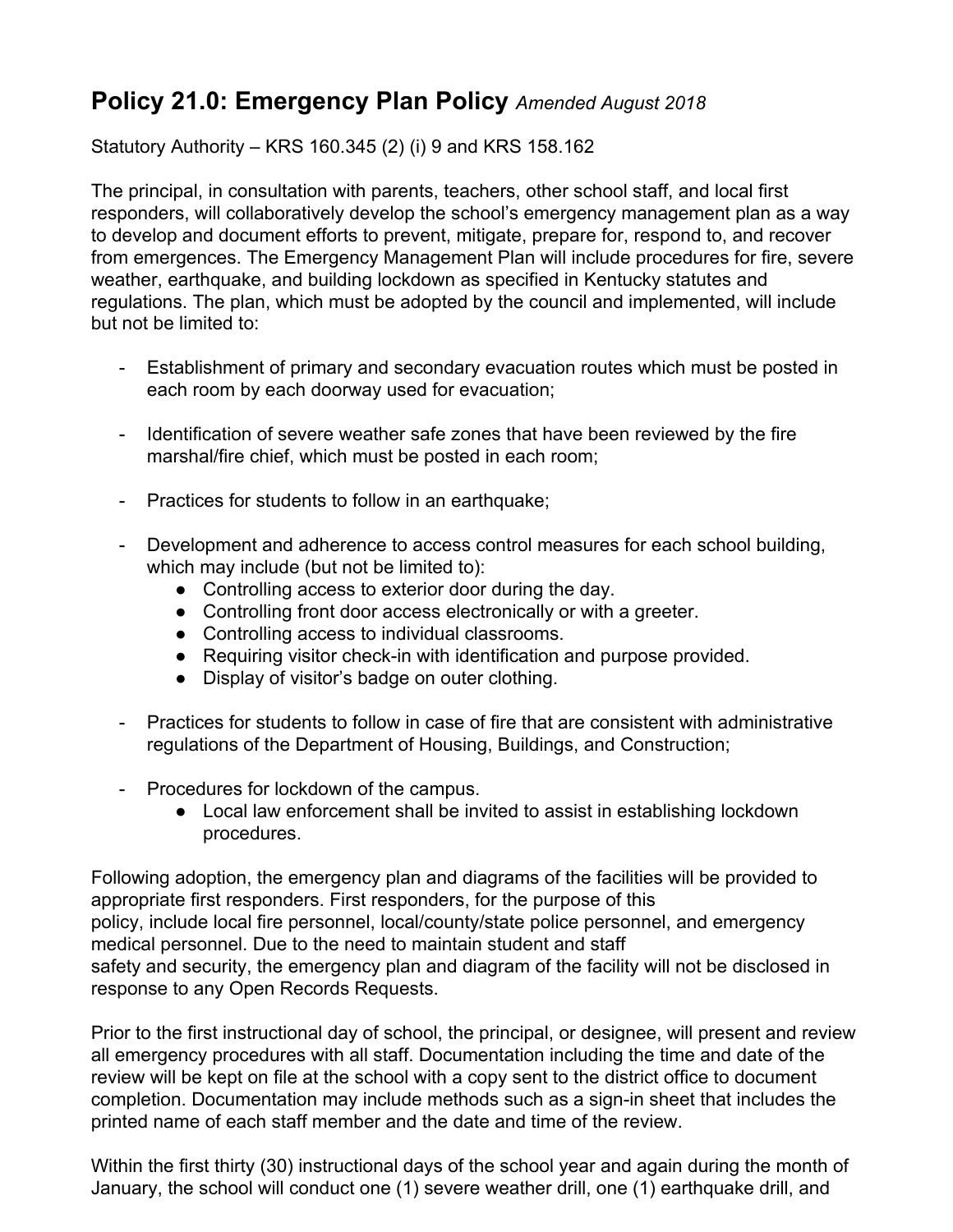one (1) building lockdown. Fire drills will be conducted in accordance with timelines, procedures, and requirements outlined in the DHBC regulations. Whenever possible, first responders shall be given notice of possible drills and reporting completion and problems noted during the drill to the school council and to the district central office for any remedial action needed.

At the end of each school year, the emergency procedures are to be reviewed by the school council (or designated school council committee with report to the school council) and first responders and revised as needed.

Annually, the principal is responsible for working with the central office to ensure that all local first responders have a current diagram of the school that notes the primary and secondary evacuation routes, the severe weather safe zones, and notations of the exterior and front entrance access points. Completion will be reported to the council and documentation maintained in the principal's office.

A comprehensive diagram of the school showing primary and secondary evacuation routes will be posted at each school doorway prior to the first instructional day of school. Identified severe weather safe zones which have been identified and reviewed by the local fire marshal or fire chief will be posted at each school doorway prior to the first instructional day of school.

Control methods are outlined below:

- o All exterior doors must remain locked from 7:00 a.m. to 3:30 p.m. daily.
- o All visitors must enter through the posted front entrance.
- o The front entrance must remain secure with electronic access only.
- o All visitors must use the buzzer system and be recognized prior to gaining access to the reception area.
- $\circ$  The principal is responsible to ensure that trained personnel monitor the front entrance at all times. At no time during the school day are students allowed to monitor the front entrance or the reception area.
- o All visitors must report to the front office, state the purpose of the visit, be prepared to provide photo identification, and wear a badge on their outermost garment during the entire visit. Upon leaving, all visitors must report back to the front office.
- $\circ$  The office must keep an accurate log of each visitor, the date and time of the visit, the purpose of the visit, and with whom they visited.
- o During classroom changes, teachers must stand by their classroom door and monitor hallways.
- $\circ$  The principal is responsible for ensuring classroom access in the event of a substitute teacher.